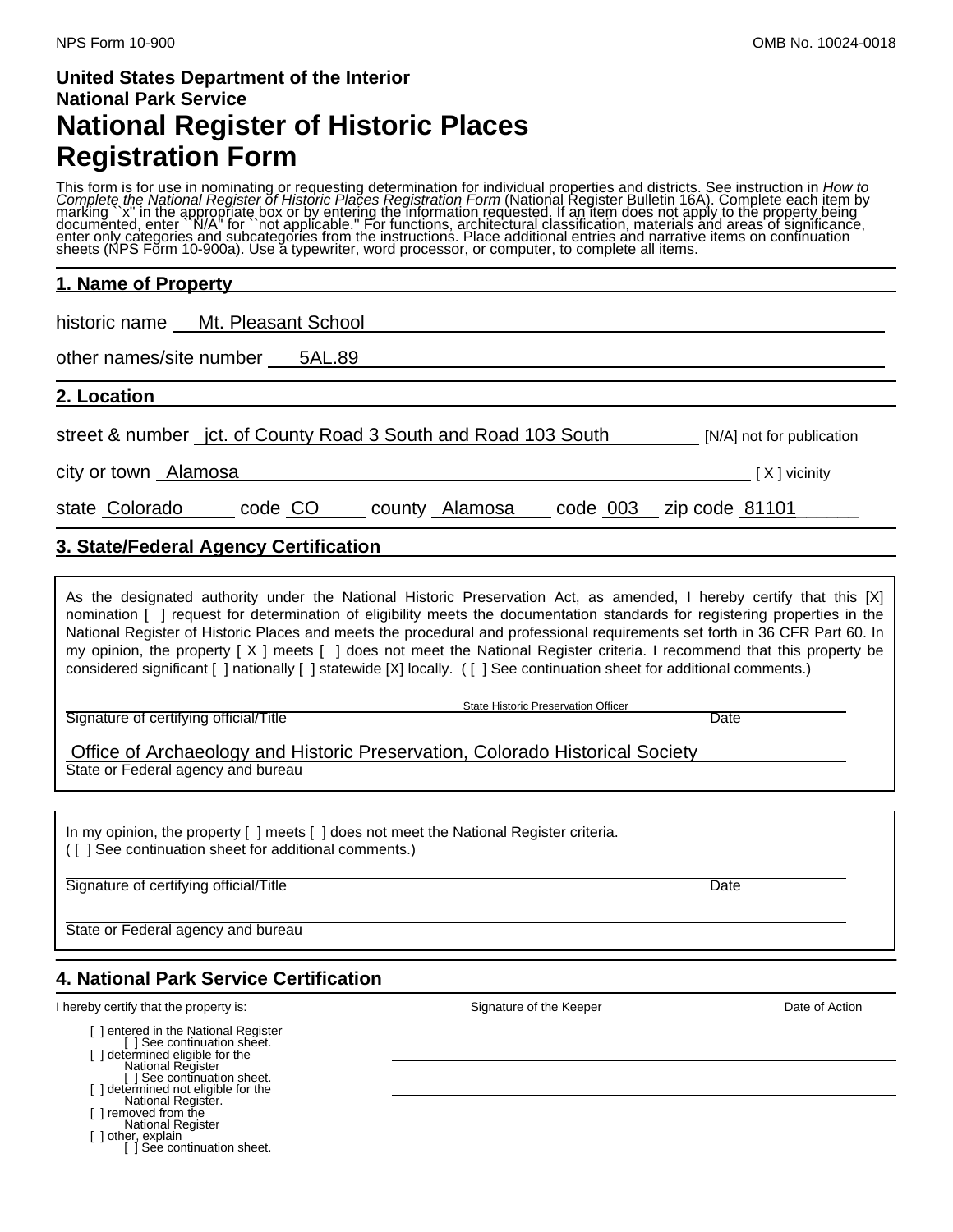Name of Property

## **5. Classification**

| <b>Ownership of Property</b><br>(Check as many boxes as apply)                                                                                                   | <b>Category of Property</b><br>(Check only one box)            | Contributing                                                                            | (Do not count previously listed resources.)<br>Noncontributing               | <b>Number of Resources within Property</b> |
|------------------------------------------------------------------------------------------------------------------------------------------------------------------|----------------------------------------------------------------|-----------------------------------------------------------------------------------------|------------------------------------------------------------------------------|--------------------------------------------|
| [X] private<br>public-local<br>[X] public-State<br>] public-Federal                                                                                              | $[X]$ building(s)<br>district<br>site<br>structure<br>] object |                                                                                         | 0                                                                            | buildings                                  |
|                                                                                                                                                                  |                                                                | $\mathbf 0$                                                                             | 0                                                                            | sites                                      |
|                                                                                                                                                                  |                                                                | $\overline{0}$                                                                          | $\mathbf 0$                                                                  | structures                                 |
|                                                                                                                                                                  |                                                                | 0                                                                                       | 0                                                                            | objects                                    |
|                                                                                                                                                                  |                                                                |                                                                                         | $\mathbf 0$                                                                  | Total                                      |
| Name of related multiple property listing.<br>(Enter "N/A" if property is not part of a multiple property listing.)<br><b>Rural School Buildings of Colorado</b> |                                                                | Register.                                                                               | <b>Number of contributing resources</b><br>previously listed in the National |                                            |
|                                                                                                                                                                  |                                                                | $\overline{0}$                                                                          |                                                                              |                                            |
| <b>6. Function or Use</b>                                                                                                                                        |                                                                |                                                                                         |                                                                              |                                            |
| <b>Historic Function</b><br>(Enter categories from instructions)<br>Education/school<br>Social/meeting hall                                                      |                                                                | <b>Current Functions</b><br>(Enter categories from instructions)<br>Social/meeting hall |                                                                              |                                            |
| <b>7. Description</b>                                                                                                                                            |                                                                |                                                                                         |                                                                              |                                            |
| <b>Architectural Classification</b><br>(Enter categories from instructions)                                                                                      |                                                                | <b>Materials</b><br>(Enter categories from instructions)                                |                                                                              |                                            |
| Late 19 <sup>th</sup> & Early 20 <sup>th</sup> Century American Movements<br>Other: rural schoolhouse                                                            |                                                                | foundation Stone<br>walls                                                               | <b>Stucco</b>                                                                |                                            |
|                                                                                                                                                                  |                                                                | roof<br>other                                                                           | Metal; Wood/shingle<br><b>Stone</b>                                          |                                            |
|                                                                                                                                                                  |                                                                |                                                                                         |                                                                              |                                            |

## **Narrative Description**

(Describe the historic and current condition of the property on one or more continuation sheets.)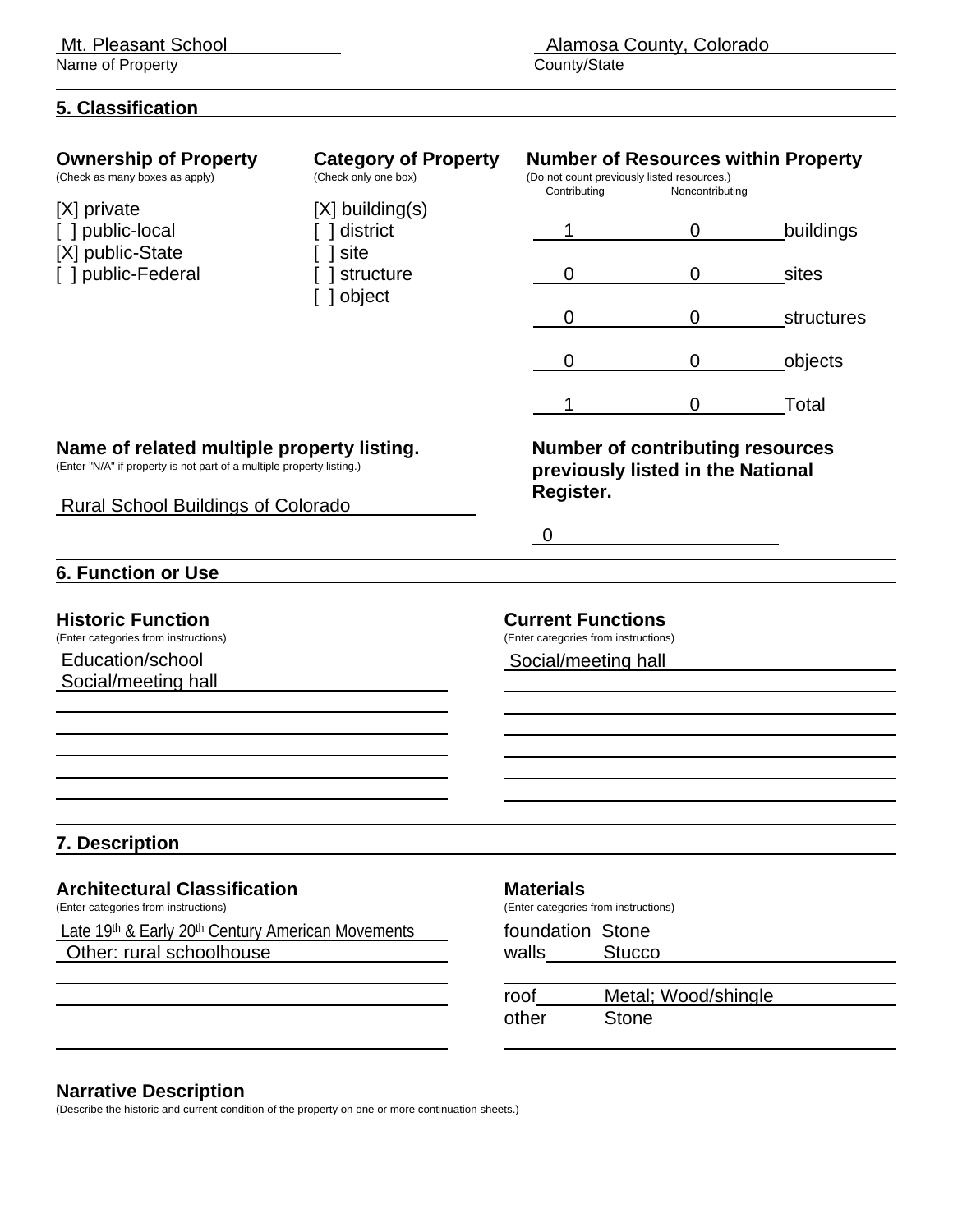Name of Property **County** County County County County County County County County County County County County County County County County County County County County County County County County County County County County

## **8. Statement of Significance**

#### Applicable National Register Criteria

(Mark ``x'' in one or more boxes for the criteria qualifying the property for National Register listing.)

- [X] **A** Property is associated with events that have made a significant contribution to the broad patterns of our history.
- [ ] **B** Property is associated with the lives of persons significant in our past.
- [X] **C** Property embodies the distinctive characteristics of a type, period, or method of construction or represents the work of a master, or possesses high artistic values, or represents a significant and distinguishable entity whose components lack individual distinction.
- [ ] **D** Property has yielded, or is likely to yield, information important in prehistory or history.

## **Criteria Considerations**

(Mark ``x'' in all the boxes that apply.)

#### Property is:

- [ ] **A** owned by a religious institution or used for religious purposes.
- [ ] **B** removed from its original location.
- [  $\vert$  **C** a birthplace or grave.
- [ ] **D** a cemetery.
- [ ] **E** a reconstructed building, object, or structure.
- [ ] **F** a commemorative property.
- [ ] **G** less than 50 years of age or achieved significance within the past 50 years.

## **Narrative Statement of Significance**

(Explain the significance of the property on one or more continuation sheets.)

## **9. Major Bibliographical References**

## **Bibliography**

#

#

(Cite the books, articles and other sources used in preparing this form on one or more continuation sheets.)

# **Previous documentation on file (NPS):**

[ ] preliminary determination of individual listing (36 CFR 67) has been requested

[ ] previously listed in the National Register

- [ ] previously determined eligible by the National Register
- [ ] designated a National Historic Landmark
- [ ] recorded by Historic American Buildings Survey

[ ] recorded by Historic American Engineering Record

Mt. Pleasant School **Alamosa County, Colorado** 

## **Areas of Significance**

(Enter categories from instructions)

Education

**Architecture** 

Social History

#### **Periods of Significance** 1911-1956

### **Significant Dates**

1911

 $\overline{a}$ 

 $\overline{a}$  $\overline{a}$ 

 $\overline{a}$  $\overline{a}$ 

## **Significant Person(s)**

(Complete if Criterion B is marked above).

 N/A  $\overline{a}$ 

## **Cultural Affiliation**

 N/A  $\overline{a}$ 

 $\overline{a}$ 

## **Architect/Builder**

Unknown

## **Primary location of additional data:**

- [X] State Historic Preservation Office
- [ ] Other State Agency
- [ ] Federal Agency
- [ ] Local Government
- [ ] University

-<br>-

[ ] Other

Name of repository:<br>Colorado Historical Society -<br>-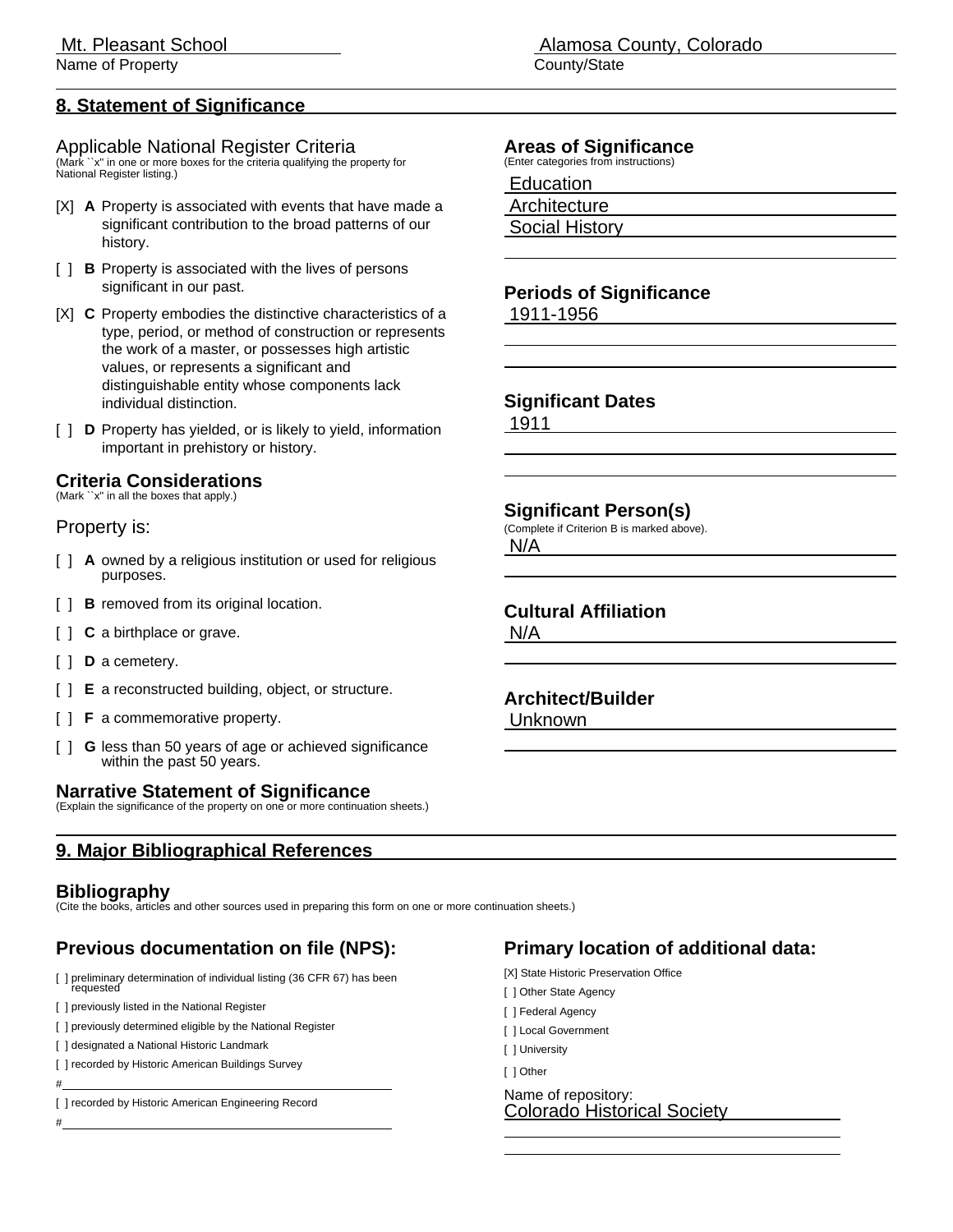Name of Property **County** County County County County County County County County County County County County County County County County County County County County County County County County County County County County

#### **10. Geographical Data**

**Acreage of Property** less than one

#### **UTM References**

(Place additional UTM references on a continuation sheet.)

| 1. | 13<br>Zone | 413086<br>Easting | 4154057<br>Northing | (NAD 27)                  |
|----|------------|-------------------|---------------------|---------------------------|
| 2. | Zone       | Easting           | Northing            |                           |
| 3. | Zone       | Easting           | Northing            |                           |
| 4. | Zone       | Easting           | Northing            | [] See continuation sheet |

# **Verbal Boundary Description** (Describe the boundaries of the property on a continuation sheet.)

### **Boundary Justification**

(Explain why the boundaries were selected on a continuation sheet.)

#### **11. Form Prepared By**

| name/title           | Dorothy Ziegler & Patricia Knapp, members    |                |                |
|----------------------|----------------------------------------------|----------------|----------------|
|                      | organization Mt. Pleasant School Association |                | date           |
|                      | street & number 3580 Ziegler Road            |                | telephone      |
| city or town Alamosa |                                              | state Colorado | zip code 81101 |

#### **Additional Documentation**

Submit the following items with the completed form:

#### **Continuation Sheets**

#### **Maps**

 A **USGS map** (7.5 or 15 minute series) indicating the property's location. A **Sketch map** for historic districts and properties having large acreage or numerous resources.

#### **Photographs**

 Representative **black and white photographs** of the property.

#### **Additional Items**

 (Check with the SHPO or FPO for any additional items)

#### **Property Owner**

(Complete this item at the request of SHPO or FPO.)

| name            | See continuation sheet |       |           |
|-----------------|------------------------|-------|-----------|
| street & number |                        |       | telephone |
| city or town    |                        | state | zip code  |

**Paperwork Reduction Act Statement:** This information is being collected for applications to the National Register of Historic Places to nominate properties for listing or<br>defermine eligibility for listing, to list propert

Estimated Burden Statement: Public reporting burden for this form is estimated to average 18.1 hours per response including time for reviewing instructions, gathering and<br>maintaining data, and completing and reviewing the

Mt. Pleasant School **Alamosa County, Colorado**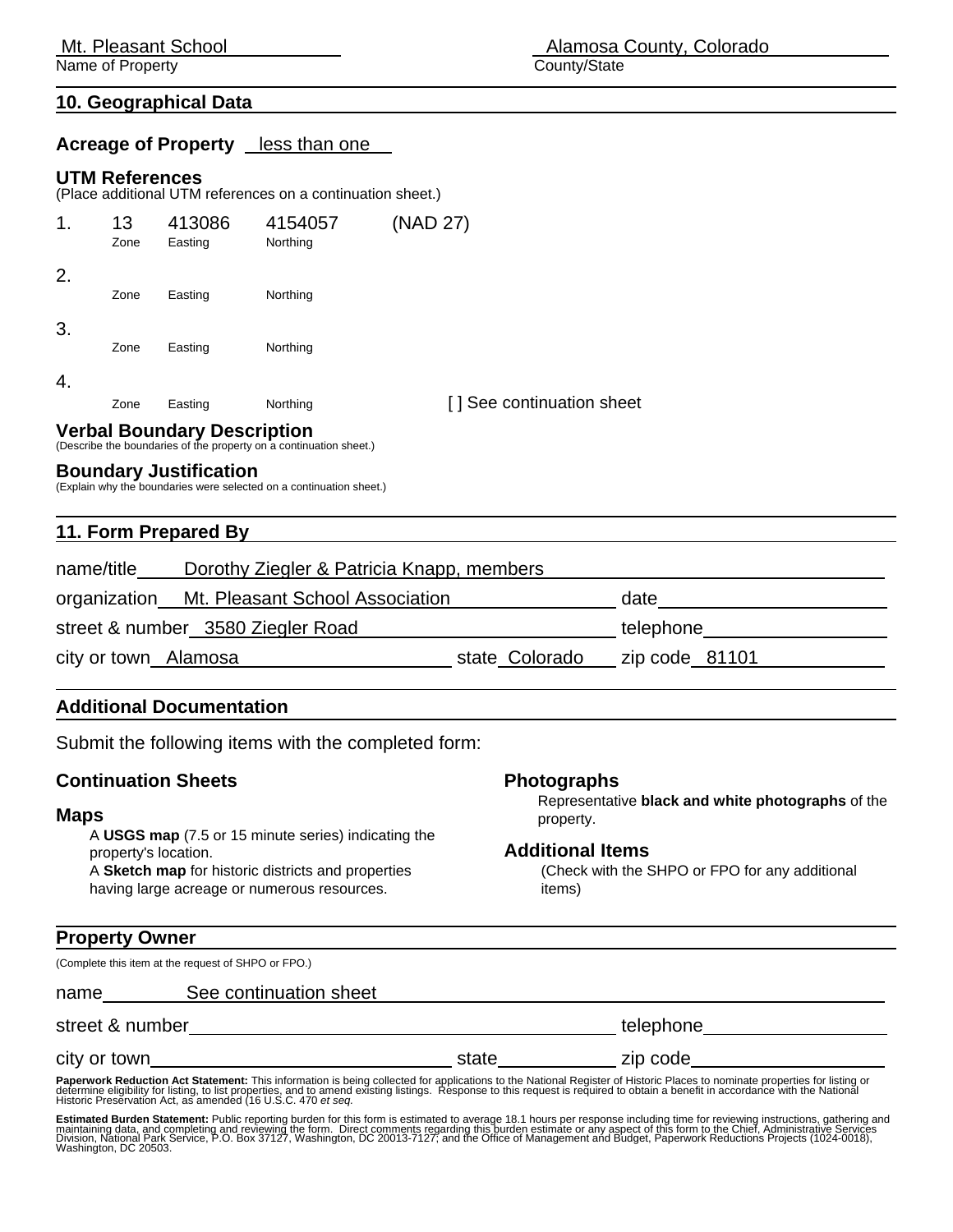Alamosa County, Colorado Section number 7 Page 1 Page 1 (Rural School Buildings of Colorado MPS)

## **DESCRIPTION**

Mt. Pleasant School is a one-room rural schoolhouse that meets the registration requirements delineated in the National Register Multiple Property Documentation Form (MPDF) entitled *Rural School Buildings of Colorado*. The building possesses a high degree of historic integrity and is in good condition.

Located about eight miles west of Alamosa, the Mt. Pleasant School sits on a small fenced parcel surrounded by expanses of agricultural fields containing alfalfa, grain, and potatoes. A wire fence with metal stakes encloses the lone school building and the remains of its playground equipment. Vegetation consists of grass and deciduous trees. Clusters of large mature trees help to delineate the north and west edges of the parcel. Several smaller trees grow close to the north side of the building.

An open belfry atop a concave sloping roof anchors the southwest corner of the onestory building with its broad roof planes. The main portion of the building is 38.5' x 27.5' with a smaller (8' x 23') extension on the west side that modifies the rectangular plan. The building has a stone foundation and beige stucco walls punctuated with quarry faced stone trim. A stone beltcourse encircles the building serving as a sill course for the clustered windows on the east, west and south walls. Blocks of quarry faced stone also serve as lintels above the windows.

The moderately-pitched hipped roof, covered with standing seam metal painted brown, has overhanging eaves with exposed rafters. The west slope of the hipped roof extends to cover the vestibule projection. A small gabled roof connects the bell tower roof to the main roof. A tall, square brick chimney pierces the east slope roof; a shorter, rectangular brick chimney pierces the west slope. The concave roof slopes of the tower are faced with square cut wood shingles. The open belfry has four square posts with decorative brackets supporting a low pitched hipped roof missing much of its wood shingles. The belfry housed a bell until it was stolen in ca. 1974.

Anchoring the southwest corner is the bell tower, which also contains the main entrance. Several rounded concrete steps, framed by low concrete wing walls, lead to a stoop and the single leaf, glazed and paneled door. A transom with vertical lights surmounts the door and above it is a smooth stone block incised with "MT. PLEASANT DISTRICT NO. 19".

The south side contains a centrally positioned grouping of four windows. The west wall has three windows with an additional window piercing the bell tower. The east side contains a series of four windows and a door. It is evident by the ghost marks of the stone lintel and the abrupt break in the sill course that the door was created from a window opening. A triple window is positioned high on the north wall and one window pierces the north wall of the vestibule.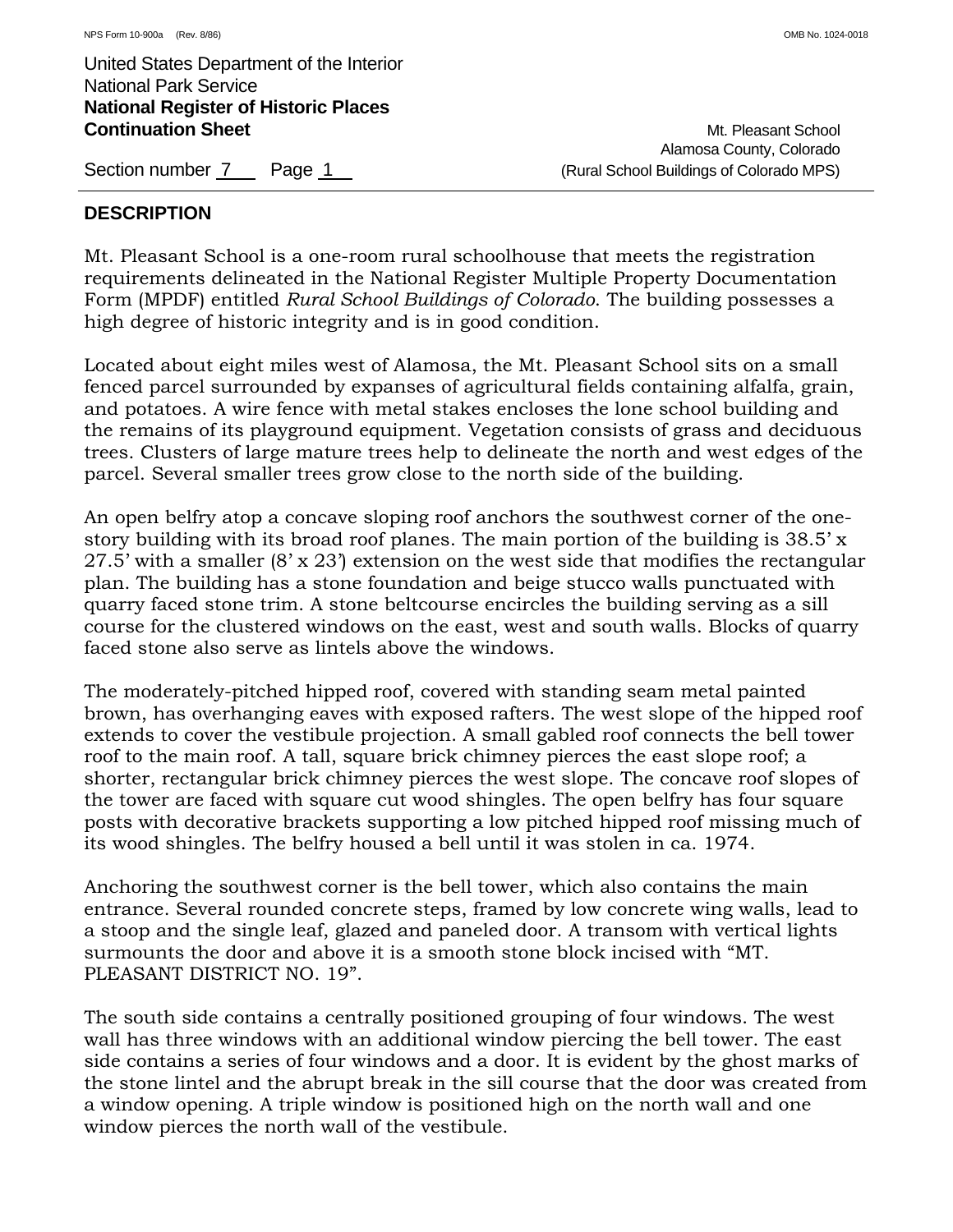Alamosa County, Colorado Section number 7 Page 2 **Page 2 Access** (Rural School Buildings of Colorado MPS)

Numerous wood frame windows provide light and ventilation. With the exception of those on the north side, the other windows are all tall, narrow, double-hung sash windows with 2/2 vertical lights. Some are covered with storm windows. The smaller windows on the north side are single sash with two vertical lights. Clusters of large windows on the south and east sides maximize light into the classroom. The windows on the west wall illuminate the vestibule. The smaller windows high on the north wall provide even light without allowing as much cold winter air into the building.

The main entrance accesses the elongated vestibule that also served as a coat room. The coat hooks remain above the wide vertical board wainscoting. There are two doors on each end of the east wall that lead into the classroom. There is a small bathroom (toilet and sink) at the north end of the vestibule that is no longer functioning.

The classroom was essentially one large space with a movable partition that could create two smaller rooms. The partition has since been removed. Along the north wall of the classroom is a raised platform (16'6" x 5'9") lined with blackboards. The original blackboards were painted green. Above the blackboards is the small triple window. Adjacent the platform in the northwest corner is a built-in storage unit with cupboards and drawers for supplies. The interior contains much of its historic fabric, including hardwood floors, architrave trim around window and doors, and wooden 5 cross panel doors.

## *Alterations*

Although the building has undergone some changes over time, the majority of these occurred while the school was still in operation. A 1931 photograph shows the first grade class (of two students) standing near the main entry which at that time was comprised of two narrow glazed and paneled wooden doors. It is not known when these were replaced with the current single leaf door and infill. Another entrance into the classroom was created by enlarging one of the windows on the east side. Interviewees believed this occurred before the 1950s. The school was originally constructed of soft red brick made near the site. Historic photographs indicate the walls were a stretcher bond. It is believed that sometime in the late 1950s or early 1960s, the school district had the brick covered with stucco. A few changes happened after the school district closed the school. The bell was stolen out of the belfry around 1974. A 1976 photograph shows a flagpole (or spire) atop the belfry roof, which is no longer present. A standing seam metal roof was installed in 1990.

There have also been some interior changes. The folding doors that partitioned the one large classroom into two smaller ones were removed (date unknown). The hardwood floors have been replaced once. Two indoor bathrooms were added at the end of the vestibule area. It is believed they were installed sometime between 1949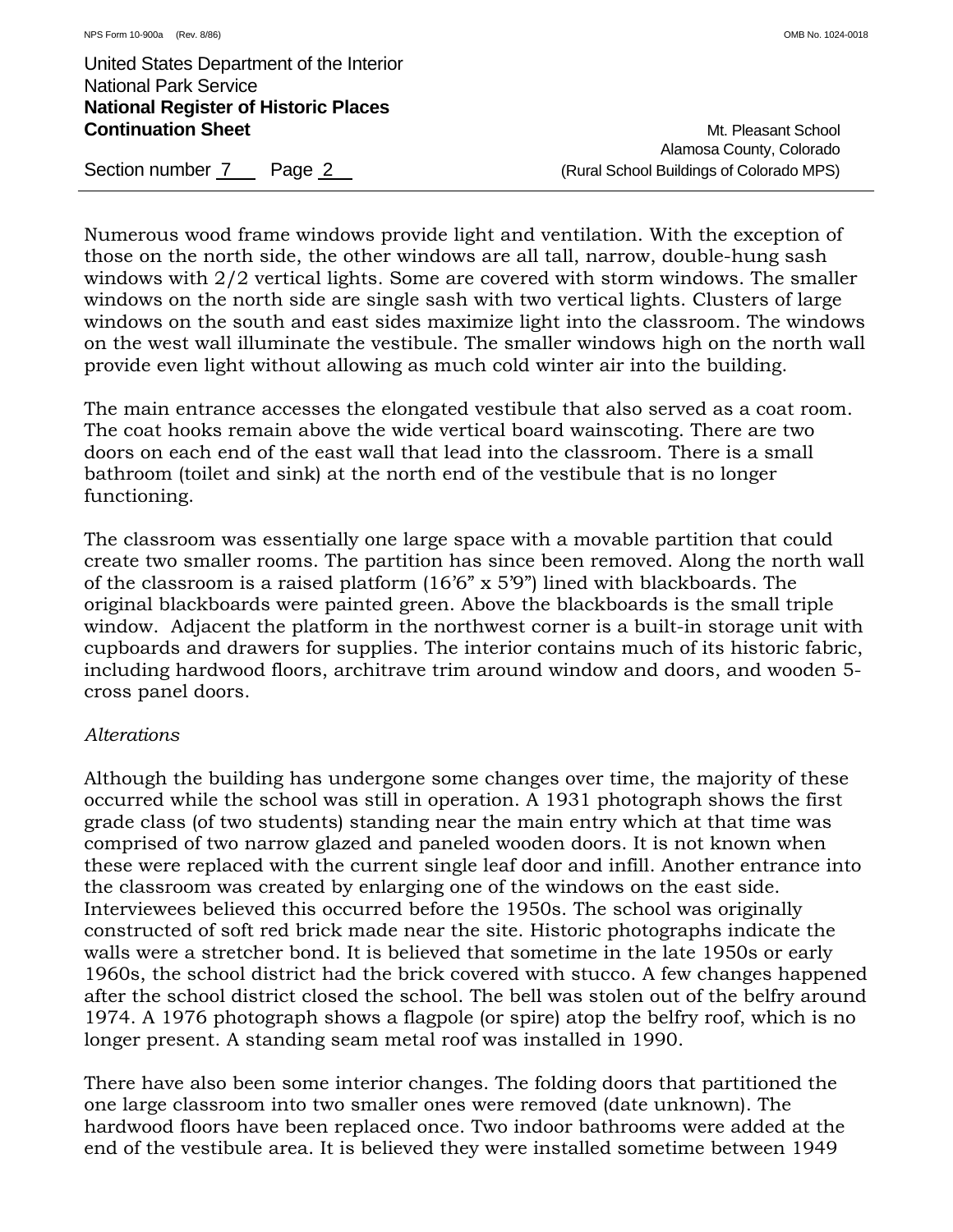Alamosa County, Colorado Section number 7 Page 3 (Rural School Buildings of Colorado MPS)

and the mid-1950s. During the Rio Grande Arts Council's ownership, one of the toilets was removed and today the other toilet no longer functions. Originally a coal stove provided heat for the building; the stove was later converted to oil. A wood stove was installed sometime after the school closed. Gas lanterns originally hung from the ceiling to provide light. It was not until the R.E.A., sometime around 1938, brought their lines to the rural areas that electricity became available for the school.

Other buildings once shared the school grounds with the school, including a teacherage, coal shed, and privies. Built in 1915, the two-room (later enlarged to four rooms) teacherage was sold by the school district and moved to Alamosa after the school closed. It is not known when the other buildings were removed. The 1981 survey form noted a swing set and merry-go-round in the school yard. Only the frame of the swing set remains.



Mt. Pleasant School and teacherage, date unknown



Mt. Pleasant School in 1976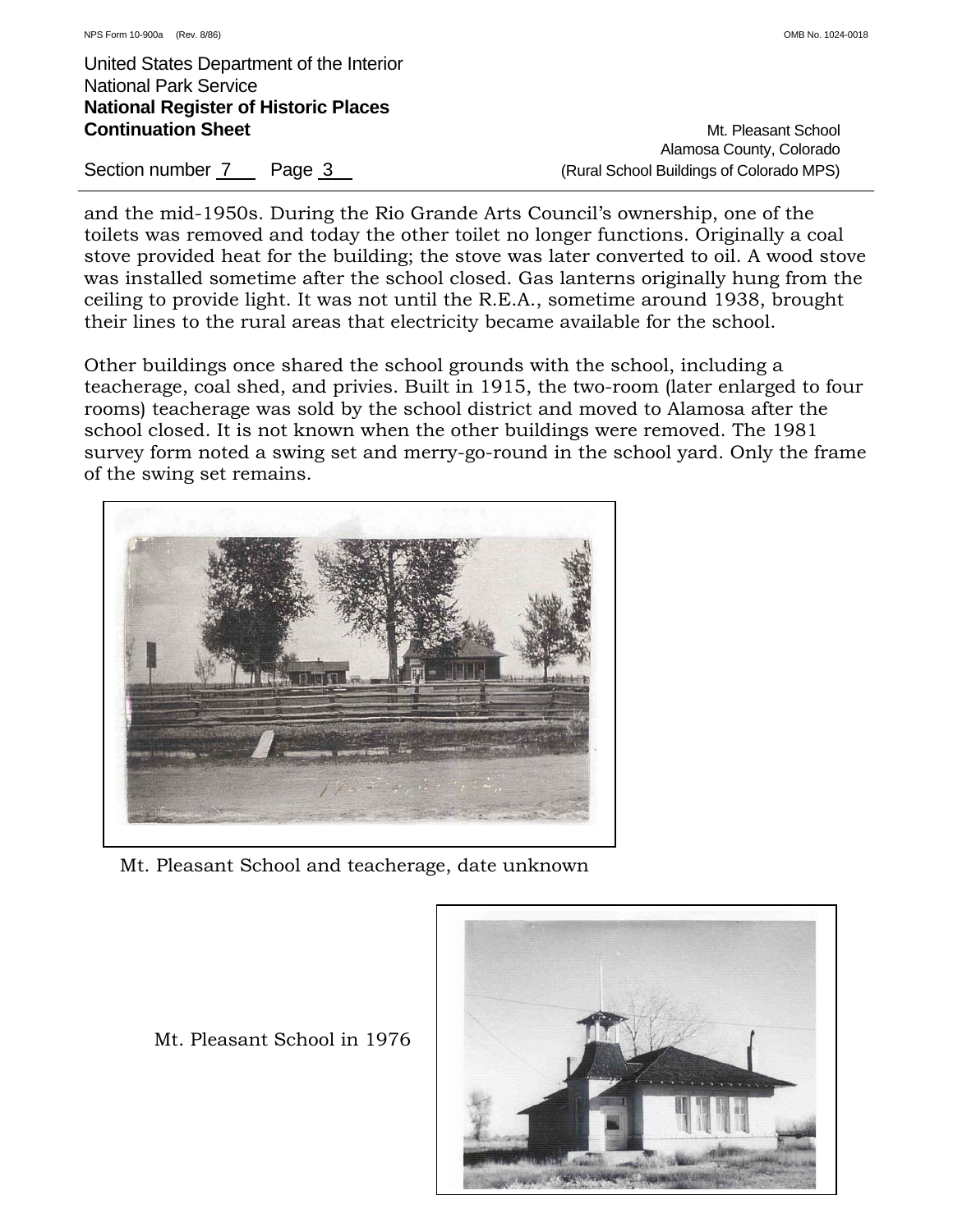Alamosa County, Colorado Section number 7 Page 4 (Rural School Buildings of Colorado MPS)

Site Plan

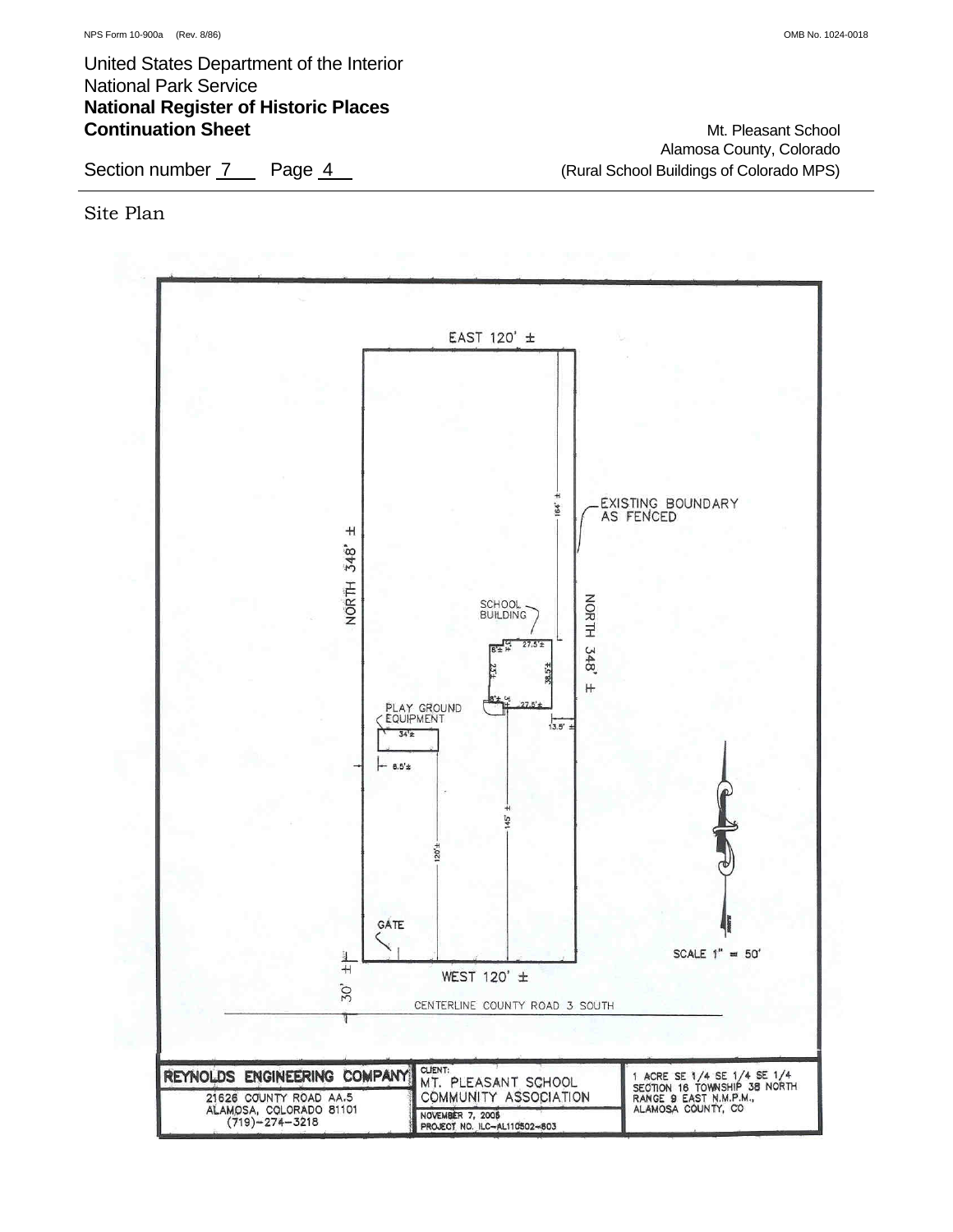Alamosa County, Colorado Section number 7 Page 5 (Rural School Buildings of Colorado MPS)

## Floor plan (not to scale)

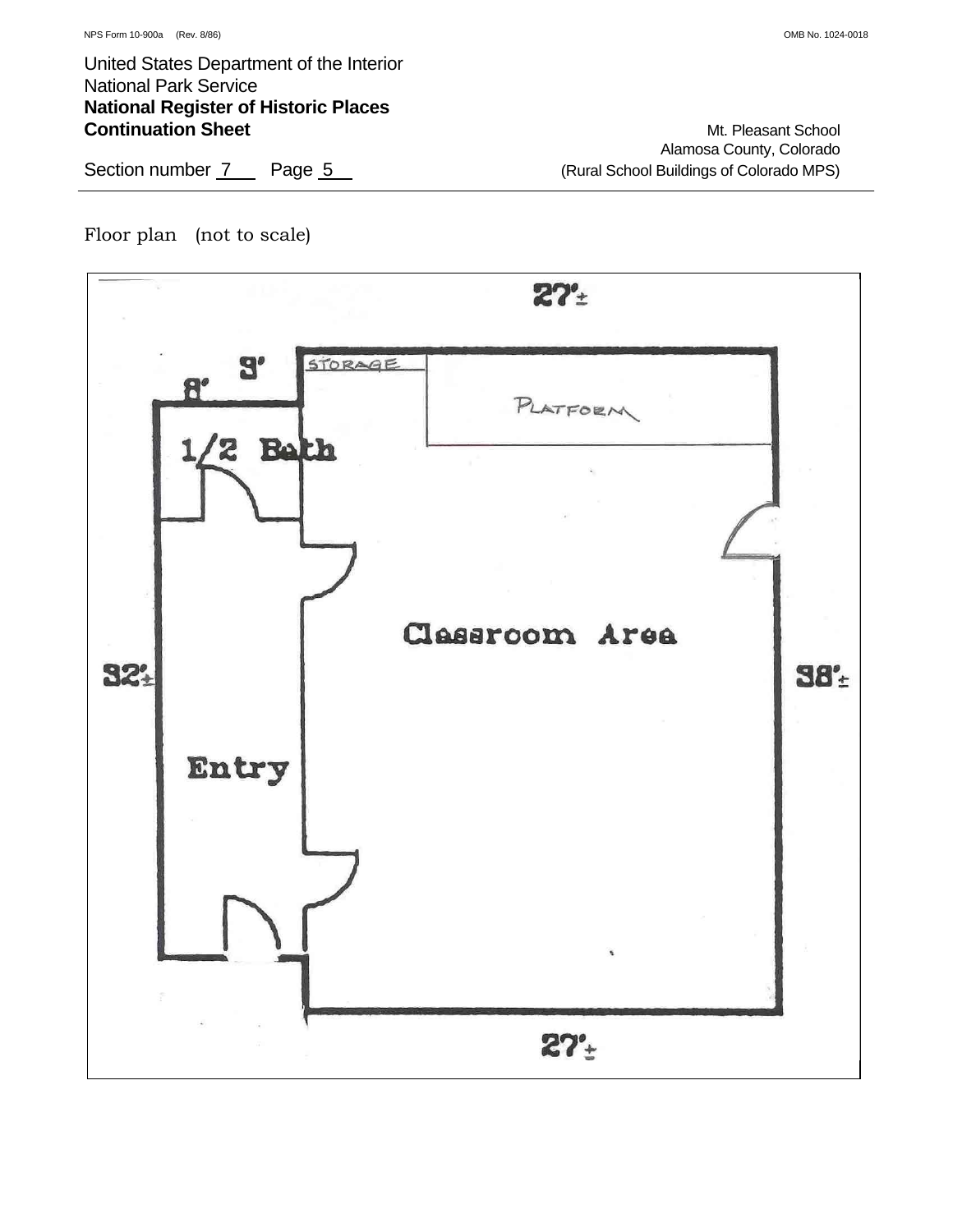## **SIGNIFICANCE**

The Mt. Pleasant School meets the registration requirements of the schoolhouse property type as delineated in the MPDF *Rural School Buildings of Colorado*. Schoolhouses are associated with the influence of formal education on the development of rural settlements. These buildings provide physical evidence about the conditions of rural education that prevailed in Colorado well into the midtwentieth century. They are therefore eligible under Criterion A for historical significance in the area of Education. Built in 1911, the Mt. Pleasant School was the third building at this location to serve as the area's only school. Some families in the community sent three generations of children to this school building (or one of its predecessors). In continual use until 1965, the Mt. Pleasant School was the last oneroom school in use in the Alamosa area. For its association with public education in rural Colorado, this building is eligible under Criterion A.

Mt. Pleasant School was the only public building on the rural landscape. It functioned not only as a center for education, but also served as a focus of community life by hosting a variety of activities. For this reason, the building is also eligible under Criterion A for its association with the social history of the community.

The Mt. Pleasant School embodies the distinctive characteristics of a building type and is therefore eligible under Criterion C for its architectural significance. The building's purpose is easily discernable by its form. In its size, scale, window placement, and interior configuration, the building epitomizes the schoolhouse property type. Its clustered windows and hipped roof reflect turn-of-the-century "innovations" in rural school design. The predominant architectural feature on Mt. Pleasant's otherwise utilitarian form is the unusual corner bell tower/entrance. Belfries were viewed as status symbols; most were simple affairs, but a few were topped with elaborate roofs. The tower's concave roof slope is an unusual feature.

The period of significance begins in 1911 when the building was constructed. Although the school remained in operation until 1965, the period of significance ends in 1956 in order to comply with the National Register's 50-year rule.

Historical Background

The Mt. Pleasant School District had its beginnings as District No. 19 in Conejos County. At that time, before Alamosa County was formed, land lying north of the Rio Grande was Costilla County and land south of the river was Conejos County. When Alamosa County was created in 1913, District No. 19 changed to District No. 1. The new district encompassed an area starting about five miles west of Alamosa, continuing west to the county line, on north to the Rio Grande River, and slightly south of Highway 160.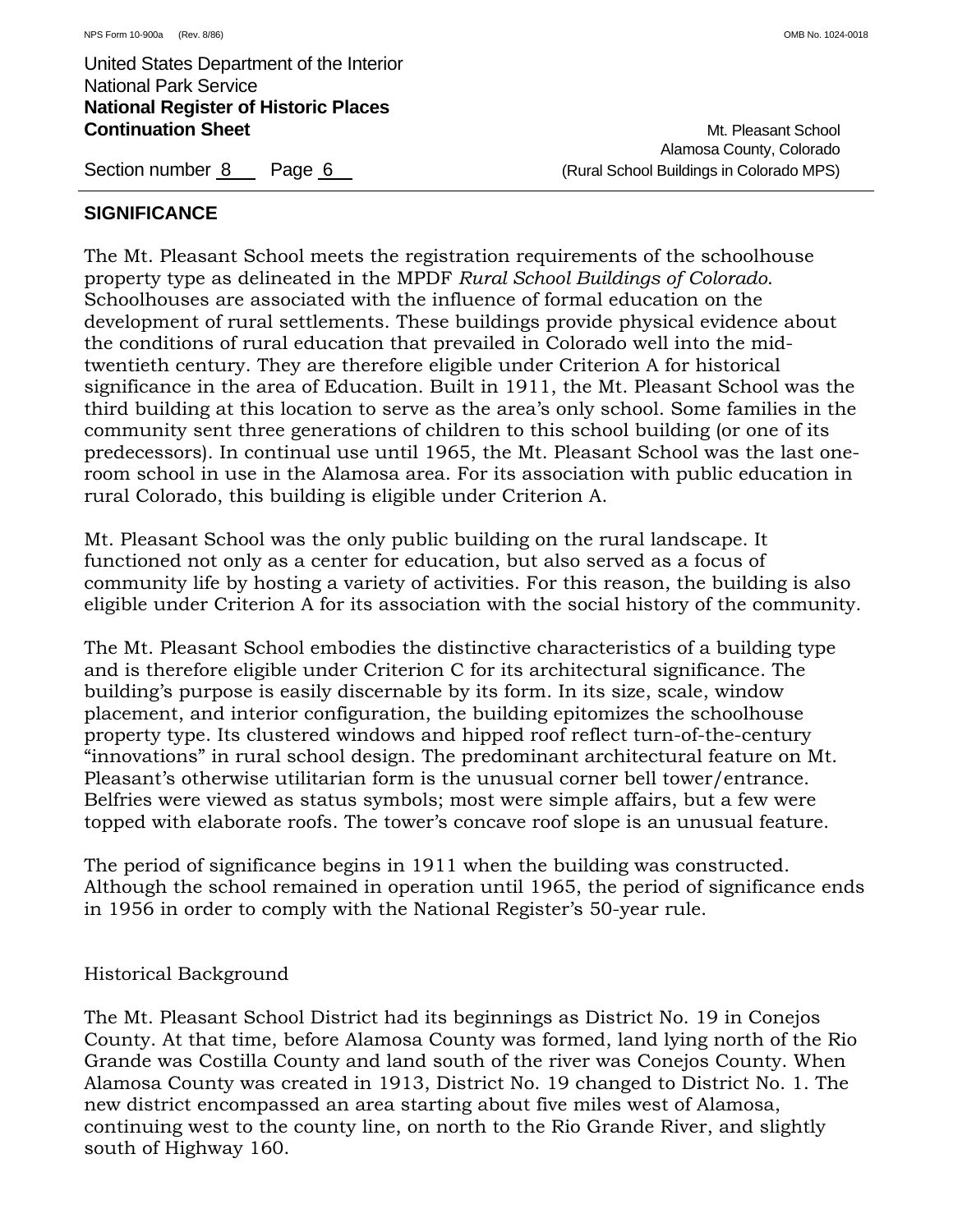Alamosa County, Colorado Section number 8 Page 7 (Rural School Buildings in Colorado MPS)

The first settlers to the area were of German descent (Higel, Stender, Zeigler, Knoop, Heersink and Schaak and Johannsen among others), many of whom still have families farming in the area. Children from these families originally attended the old Parma School located at the west county line. This building was constructed for \$100--\$80 for materials and \$20 for labor. On May 19, 1888, parents met to organize a new school district, resulting in the relocation of the 12' x 18' Parma School to the present Mt. Pleasant site. The first teacher was Miss Sophie Uhri, who earned \$40 a month and boarded at the home of Ferdinand Higel. She and Higel's son, Louis, walked together to school, a distance of two miles. More families came and soon the little school was outgrown. By 1902, a new brick schoolhouse stood on a stone foundation, but faulty construction shortened the life of this building when strong winds damaged the south gable so severely that it was replaced in 1911 with the current building. The new schoolhouse was constructed of bricks made on site. The name of the builder is not known.

Some of the things remembered by former students about their experiences at Mt. Pleasant School are the faithful recital of the Pledge of Allegiance every morning and the fun games that were played during recess. Classroom duties, such as sweeping the floor, cleaning the chalk boards and erasers, hoisting, lowering and folding the flag, were assigned to the students on a rotating basis. Before the teacherage was constructed, the teachers came to school on horseback, by bicycle, and one living north of the river used a boat. During the winter, some teachers lived with nearby families.

About 1920, there was an effort to consolidate the District with Alamosa because of the long distance children had to walk in the cold to get to the schoolhouse. The community resisted and decided instead that they needed a school bus. Ferdinand Higel purchased a 1921 Reo bus and provided transportation for the students.

The school originally had an eight grade program, and one year it was a nine grade program. In 1947, it was reduced to six grades. In the 1960s, it was further reduced to only a four grade program. District No. 1 continued in spite of sporadic efforts to consolidate. It eventually became part of the Alamosa school system, but continued to operate as a community school. On August 25, 1964, a motion was approved by the Alamosa Board of Education to close Mt. Pleasant School. Again the community resisted and through a special meeting the motion was rescinded, allowing the school to continue one more year. The building officially closed at the end of the 1964-65 school year. Following its closure, the building was used as a community center with the Alamosa School District retaining ownership.

By the mid-1970s, the Mt. Pleasant community was finding it difficult to continue with the necessary upkeep of the building and vandalism was becoming a problem. Constant repair and theft caused the school district to decide that the building had to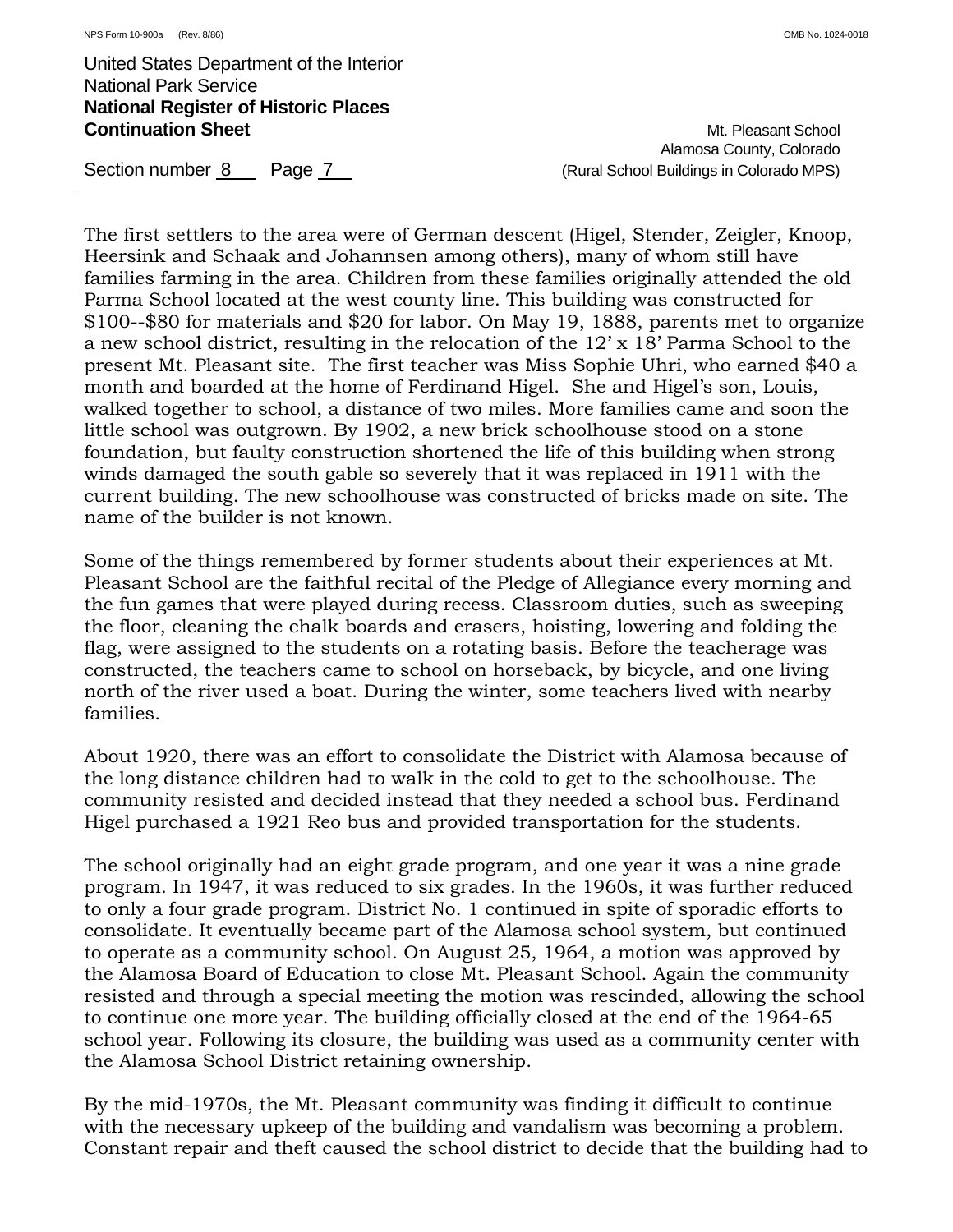Alamosa County, Colorado Section number 8 Page 8 (Rural School Buildings in Colorado MPS)

be put to use or sold for salvage. The Mt. Pleasant community and its alumni initiated an idea to save the school that was endorsed by the school district, the Alamosa community, Adams State College, and the Alamosa Centennial-Bicentennial Commission. In 1975, it was proposed to relocate the building to the campus of Adams State College, a teacher training institution. Plans were to position the building west of the library and use it as a schoolhouse museum. In a few months, after several fund-raising events and publicity in local papers, \$3,500 was raised with a sizeable amount being donated from the Phipps Foundation. The goal was \$5,000 and Adams State College Foundation planned to come up with matching funds. As the building is still at its original location, the proposal was obviously never realized.

By 1981, the Rio Grande Arts Council had acquired title to the building from Alamosa School District RE 11J and had a lease agreement with the State of Colorado for the land. In 1989, the Rio Grande Arts Center sold the building to its current owners, the Mt. Pleasant School Association, a non-profit incorporated the previous year. The land is still owned by the Colorado State Land Board, which supports the designation. The Mt. Pleasant Community Association occasionally uses the building as a meeting place for various activities, including 4-H.

The building was used for other purposes besides serving as a school, a pattern typical of rural schoolhouses. Extension Club meetings, 4-H Club meetings and other community gatherings were (and still are) held there. Prior to the 1950s, the building served as a place for the political parties to hold their caucuses and then used as a polling place during the elections. It was also used as a place to register for the draft during World War II, and a place for volunteers to roll bandages during the same war. Dances, community plays and picnics have been held there. When the building was still being used as a school, a wonderful Christmas program was put on by the students every year. Other holidays also had their programs. Family reunions and anniversary parties have been held there. It was once the hub of the community. As there were so many families of different faiths and the area had no church, the school was the focal point, the tie that bonded the community together.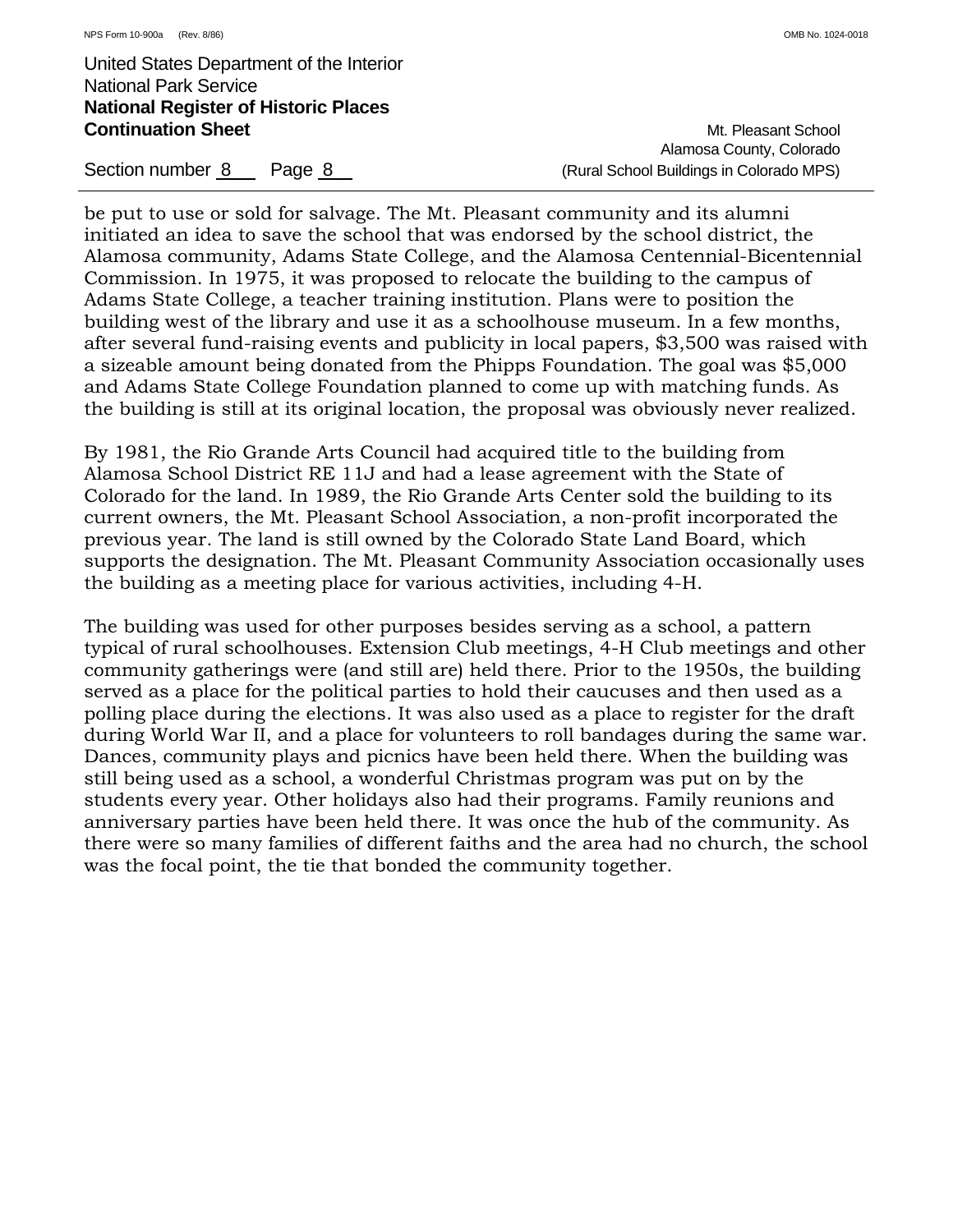Alamosa County, Colorado Section number 8 Page 9 (Rural School Buildings in Colorado MPS)

## Mt. Pleasant School -- 1929

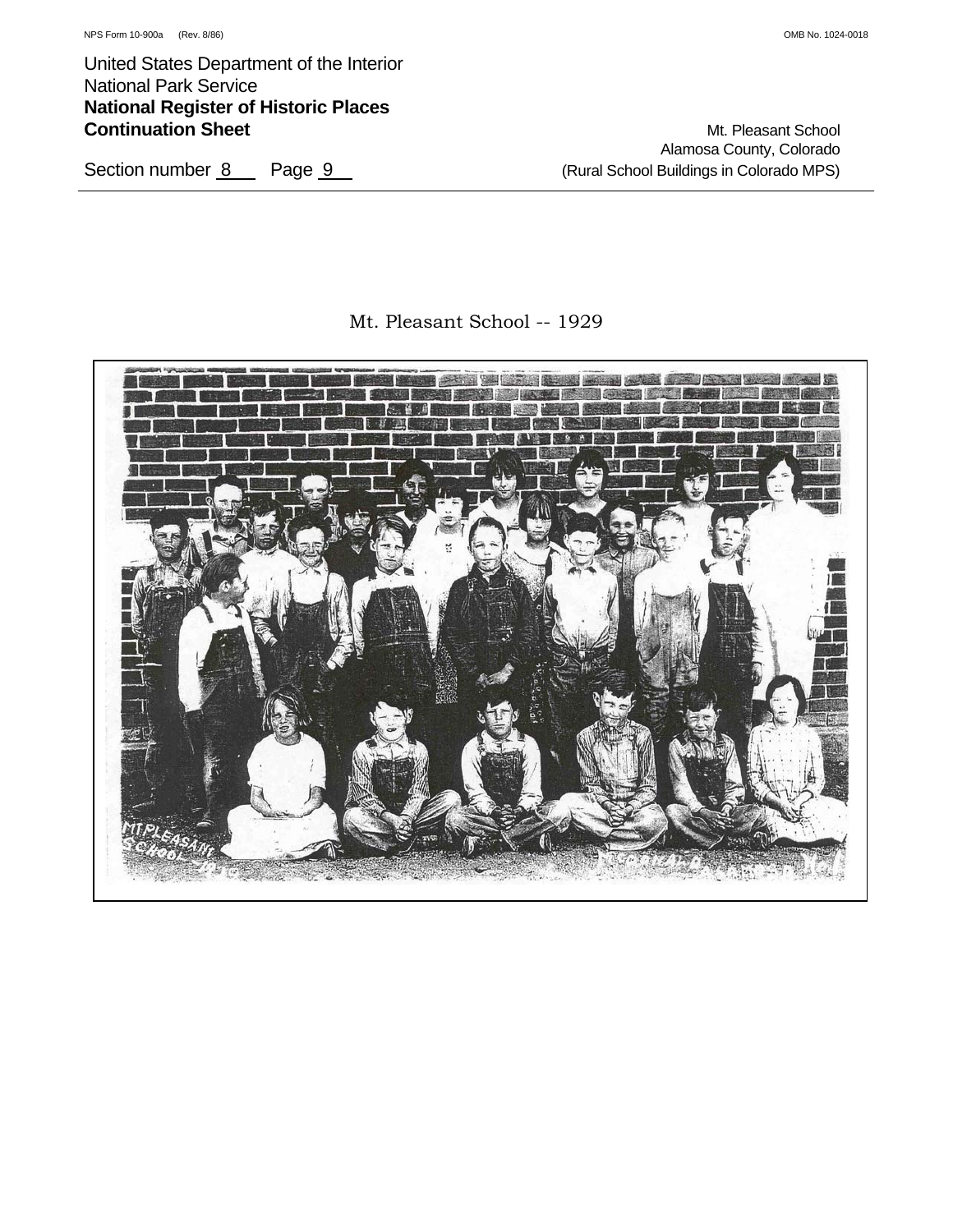Alamosa County, Colorado Section number 8 Page 10 Constant Colorado MPS)

First Grade Class -- 1931

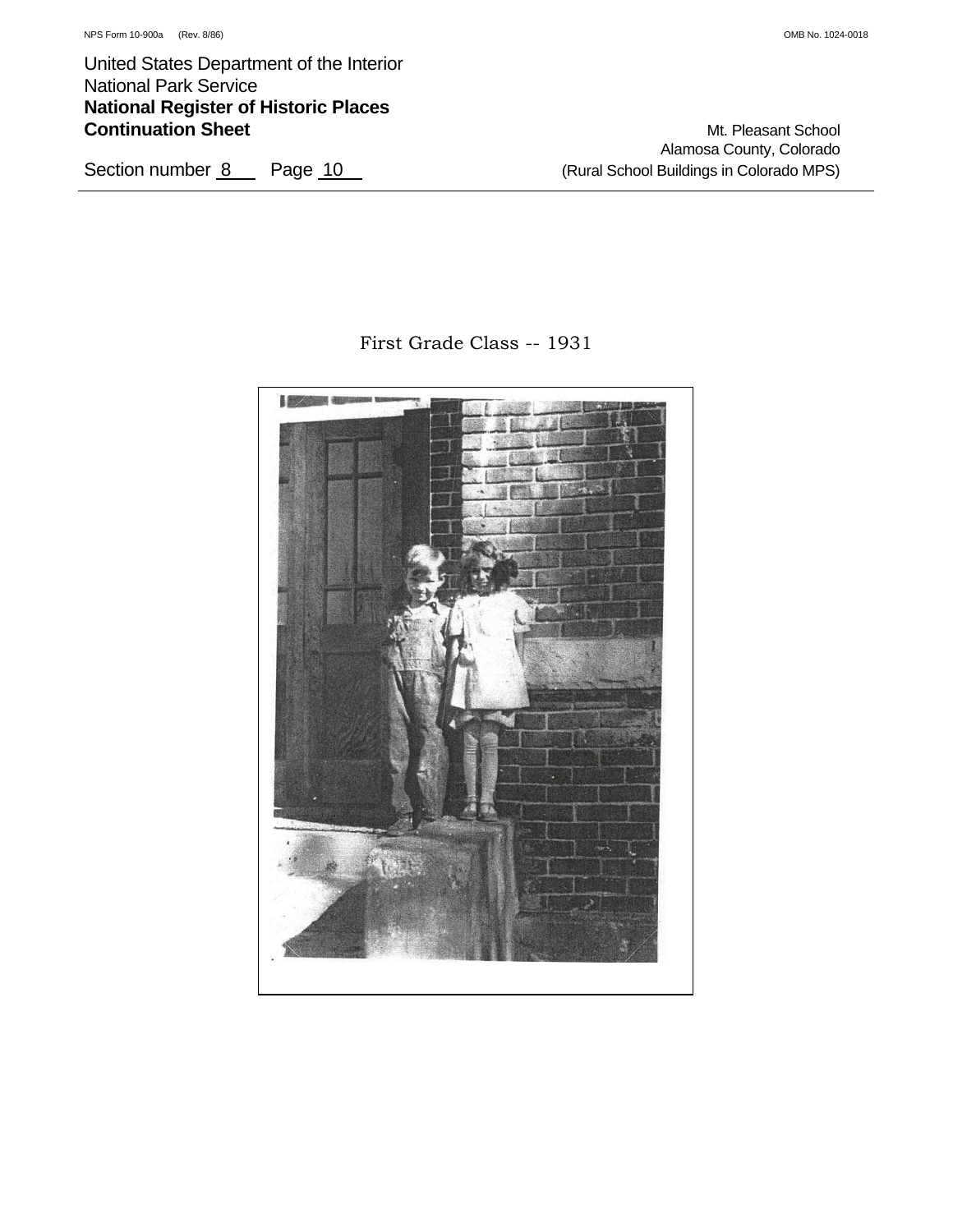Alamosa County, Colorado Section number 9 Page 11 Figure 20 Page 11 (Rural School Buildings in Colorado MPS)

## **BIBLIOGRAPHY**

Alamosa County Assessor's Records, Alamosa, Colorado.

Alamosa County School District #1, School Board Meeting Minutes.

- Biundo, Jim. Colorado Cultural Resource Survey Form for Mt. Pleasant School (5AL89), 1981. On file in the Office of Archaeology and Historic Preservation, Colorado Historical Society, Denver, Colorado.
- Colorado State Archives, Denver, Colorado. Statistics relative to Alamosa County for 1920-1958.
- Darling, Estella [teacher]. Conejos County, School District #19, Teacher's Register for Mt. Pleasant School, 10 October 1910 to 14 April 1911.
- Doggett, Suzanne and Wilson, Holly. *Rural School Buildings in Colorado*, National Register Multiple Property Documentation Form, 1999. On file in the Office of Archaeology and Historic Preservation, Colorado Historical Society, Denver, Colorado.
- "Mt. Pleasant School Doors Are Closed." *The* (Alamosa) *Valley Courier*. 1965 or 1966.
- O'Leary, John. "What is to Become of Mt. Pleasant School, Long a Landmark of Valley?" *The* [Alamosa] *Valley Courier*. 9 December 1975, p.4.
- Relyea, Linda. "One-room schoolhouse has deep foundations." *Campus Life*. 5 October 1995. p.11.
- "School Districts," *Alamosa Journal*, 6 February 1914, p.1.
- White, Oliver, Mrs. "Mount Pleasant Closing of School Brings End of Era." *The* [Alamosa] *Valley Courier*, 1965.

Interviews with former students: Knapp, Patricia Higel Knapp, Roger Thompson, Perry Ziegler, Dorothy Ziegler, Harold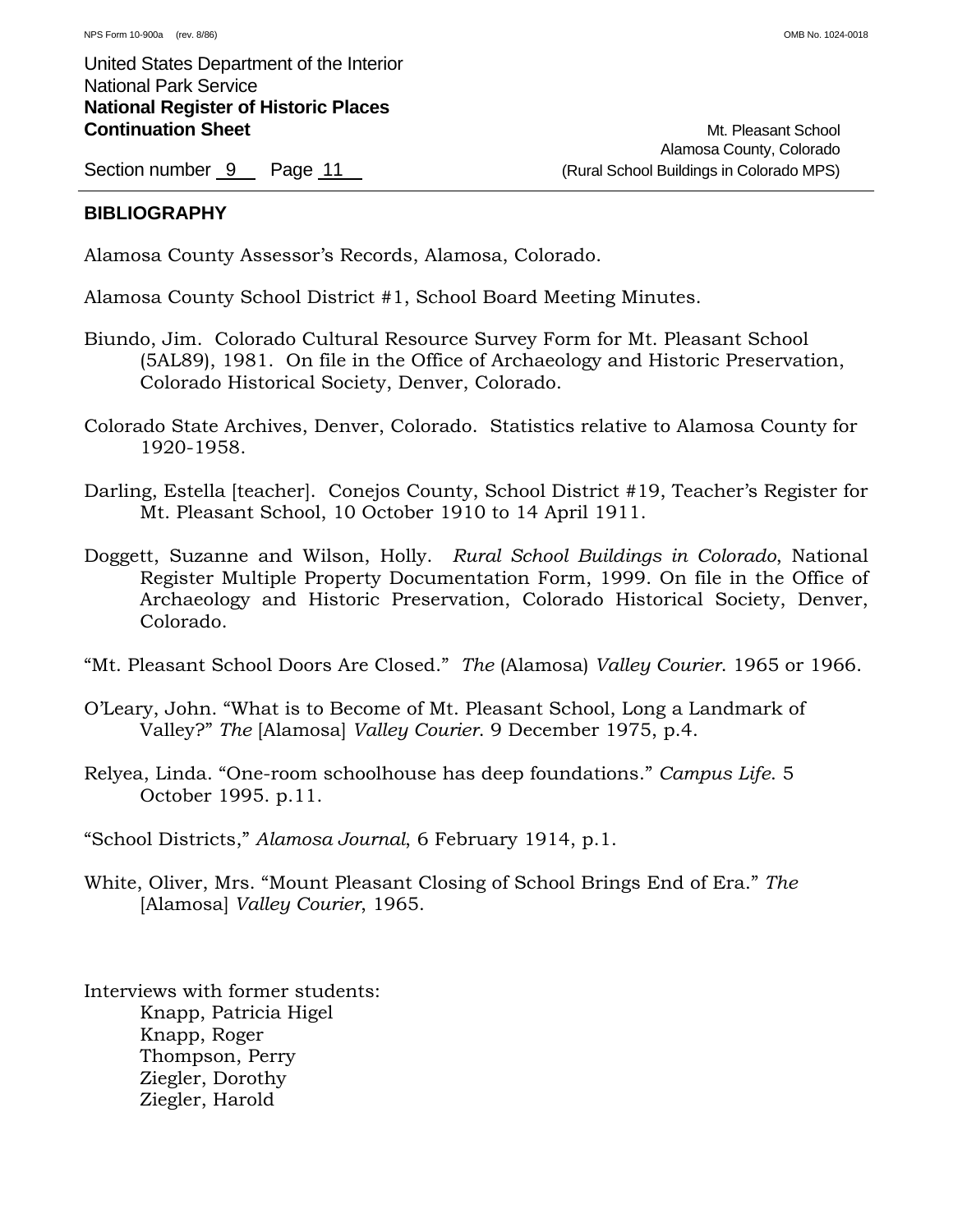## **GEOGRAPHICAL DATA**

## **VERBAL BOUNDARY DESCRIPTION**

A 120' wide x 348' long fenced parcel (approximately one acre) in the extreme southeastern corner of the SE  $\frac{1}{4}$  of Section 16 [SE  $\frac{1}{4}$ , SE  $\frac{1}{4}$ , SE  $\frac{1}{4}$ ], Township 38 North, Range 9 East, New Mexico Prime Meridian.

## **BOUNDARY JUSTIFICATION**

The nominated property includes the entire parcel historically associated with the school.

## **PROPERTY OWNERS**

## **Building:**

Mt. Pleasant School Association 3580 Ziegler Road Alamosa, Colorado 81101

Contacts: Dorothy Ziegler (719) 587-2465 Patricia Knapp (719) 589-6021

## **Land:**

State Board of Land Commissioners South District Office P.O. Box 88, 305 Murphy Drive, Unit A Alamosa, Colorado 81101

Contact: Mr. Kit Page, South District Manager, (719) 589-2360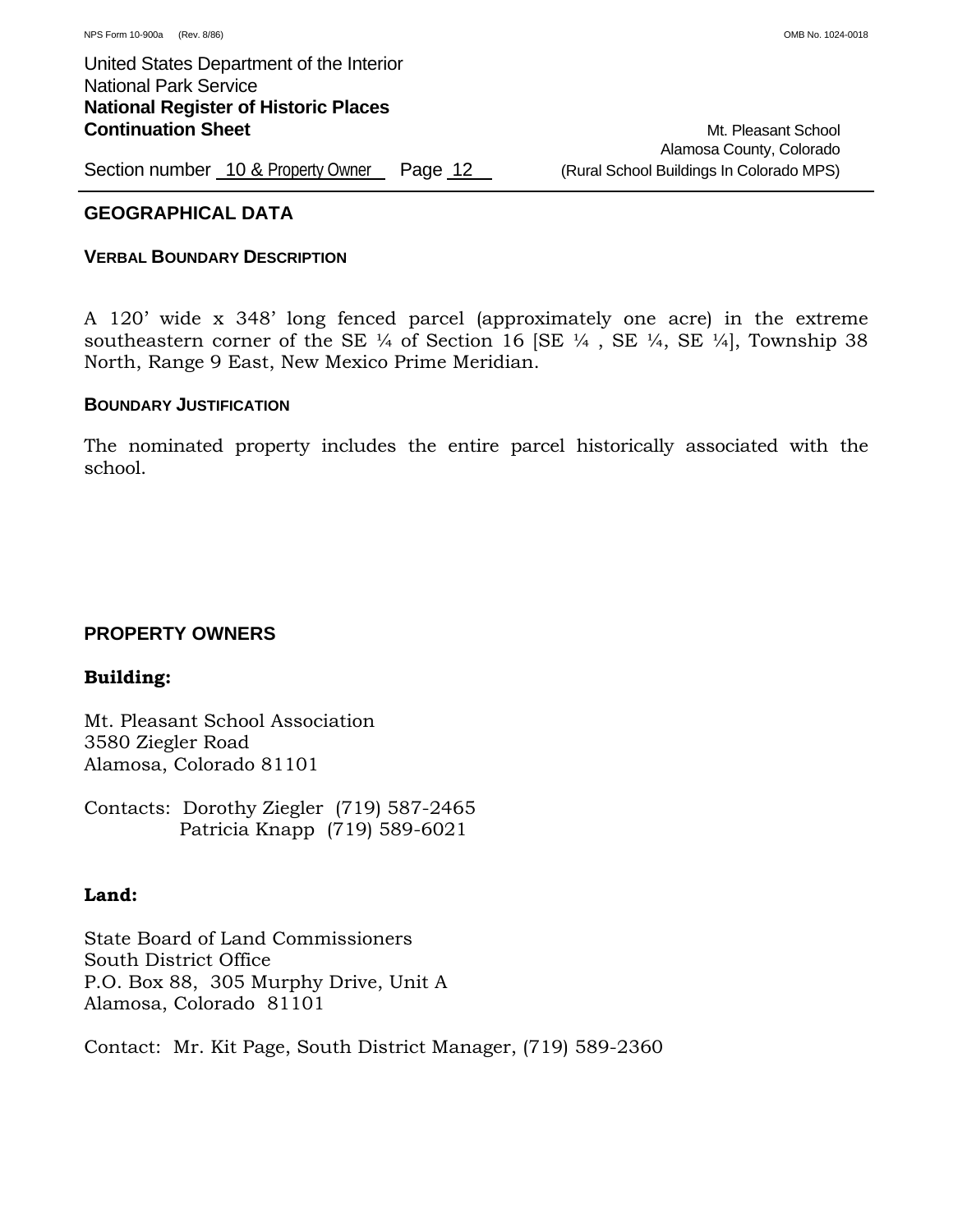## **PHOTOGRAPH LOG**

The following information pertains to photograph numbers 1-12 except as noted:

|                                     | Name of Property: Mt. Pleasant School    |
|-------------------------------------|------------------------------------------|
|                                     | Location: Alamosa County, Colorado       |
|                                     | Photographer: Dorothy Ziegler            |
| Date of Photographs: September 2005 |                                          |
|                                     | Negatives: in possession of photographer |

Photo No. Photographic Information

- 1 South façade, camera facing north.
- 2 West side, camera facing east.
- 3 North (rear) side, camera facing south.
- 4 East side, camera facing northwest.
- 5 Swing set, west of school, camera facing west.
- 6 Close up of entry on south façade, camera facing north.
- 7 South façade, camera facing north.
- 8 View from school to east across agricultural fields.
- 9 View from school to west across agricultural fields.
- 10 Interior- teacher's platform and blackboards on north wall.
- 11 Interior- original built-in cabinets on north wall.
- 12 Interior-view down hallway towards bathroom, door into classroom on right.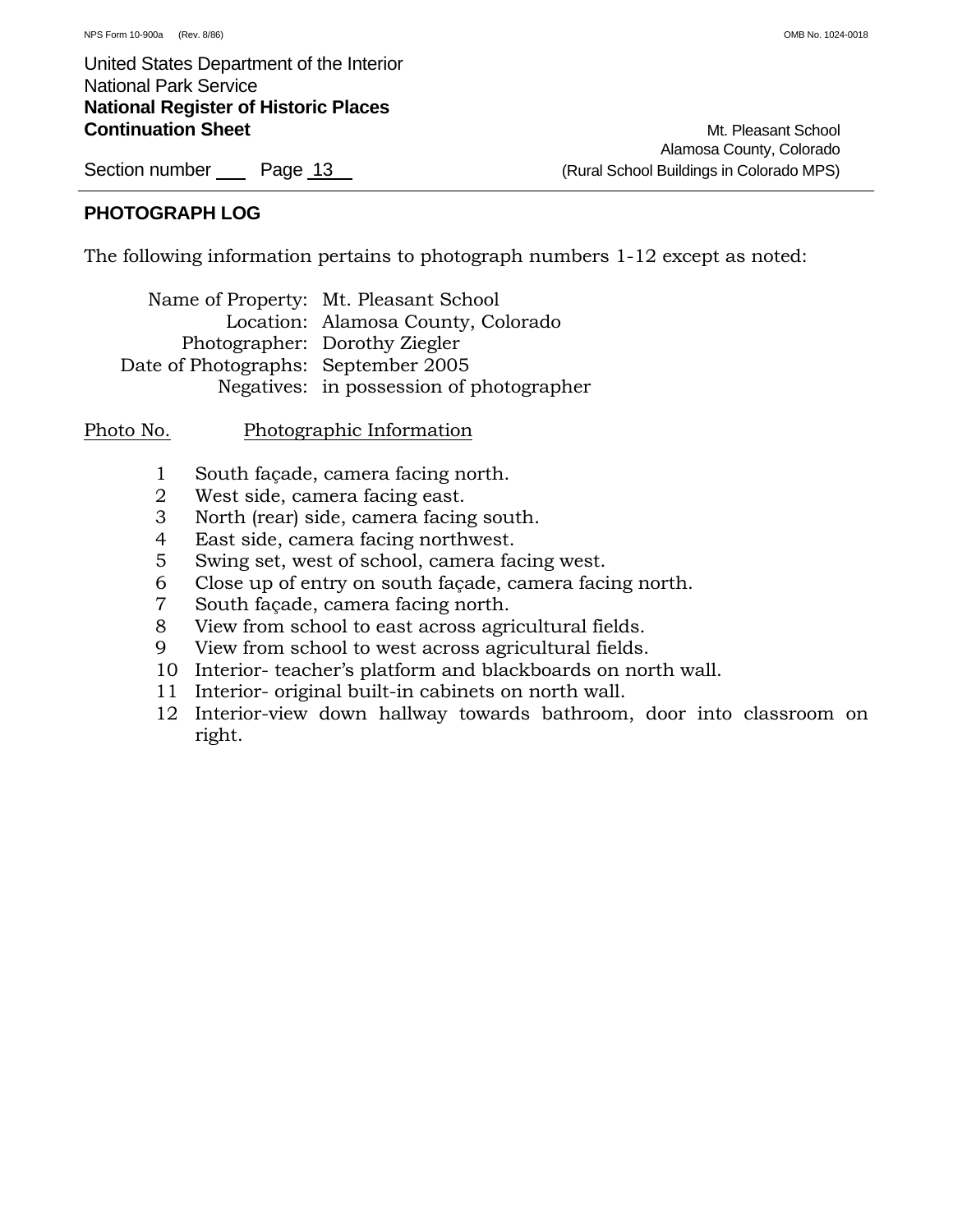Alamosa County, Colorado Section number Page 14 (Rural School Buildings in Colorado MPS)

## Locator Map